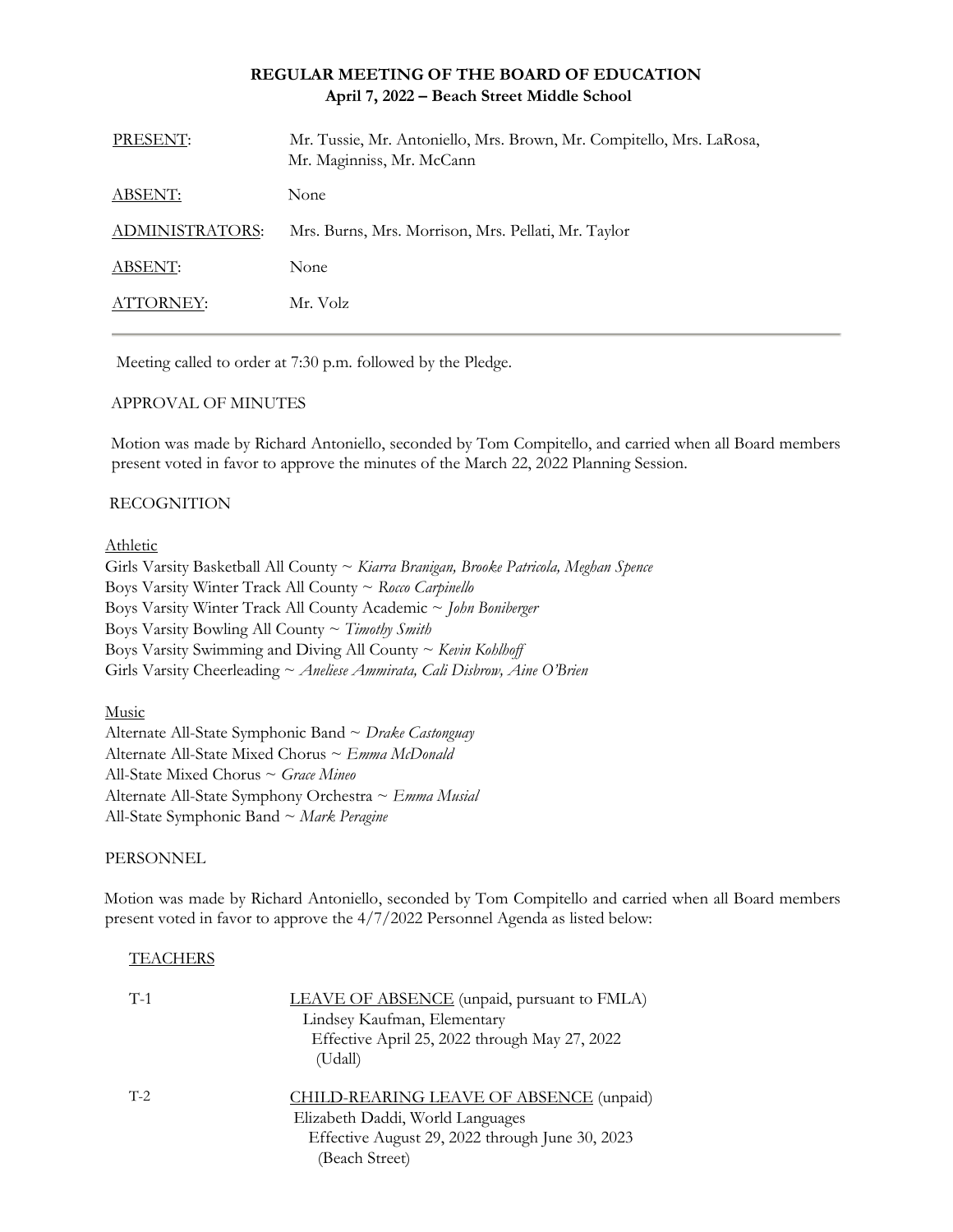*\*Conditional pending fingerprinting clearance*

# **RESIGNATION**

# TEACHING ASSISTANTS

| $TA-1$               | <b>RETIREMENT</b><br>Claudia Kavitt, Computer<br>Effective July 1, 2022<br>$(21 \text{ years})$                                                                      |
|----------------------|----------------------------------------------------------------------------------------------------------------------------------------------------------------------|
|                      | Mary Kinsley, Special Education<br>Effective July 1, 2022<br>$(21 \text{ years})$                                                                                    |
|                      | Jodi Marinello, Special Education<br>Effective June 25, 2022<br>$(21 \text{ years})$                                                                                 |
| TA-2                 | <b>RESIGNATION</b><br>Jordan Gauvain, Pre-K<br>Effective April 15, 2022<br>(Manetuck)                                                                                |
| <b>CIVIL SERVICE</b> |                                                                                                                                                                      |
| $CL-1$               | PROBATIONARY APPOINMENT<br>Angela Grucci, Cafeteria Aide<br>Effective April 8, 2022<br>(Paul J. Bellew; Step 1; replacing D. Pizzuto {Permanent Substitute Teacher}) |
|                      | *Kate Klarikaitis, Part-Time Food Service Worker<br>Effective April 8, 2022<br>(Beach Street; \$15.13/hr; replacing C. D'Asaro {resigned})                           |
|                      | *Stacey Madocks, Bus Driver<br>Effective April 25, 2022<br>(Transportation; \$25.86/hr; new position)                                                                |
|                      | *Mary Ellen McElwee, Part-Time Food Service Worker<br>Effective May 16, 2022<br>(Udall; \$15.13/hr; replacing J. Taggart {terminated})                               |
|                      | Elaine Napoleon, Part-Time Food Service Worker<br>Effective April 11, 2022<br>(Udall; \$15.13/hr; replacing C. Kuzmiak {Building Aide})                              |
| $CL-2$               | <b>RESIGNATION</b>                                                                                                                                                   |
|                      | Michael DeBatt, Head Custodian<br>Effective May 6, 2022<br>(Bayview)                                                                                                 |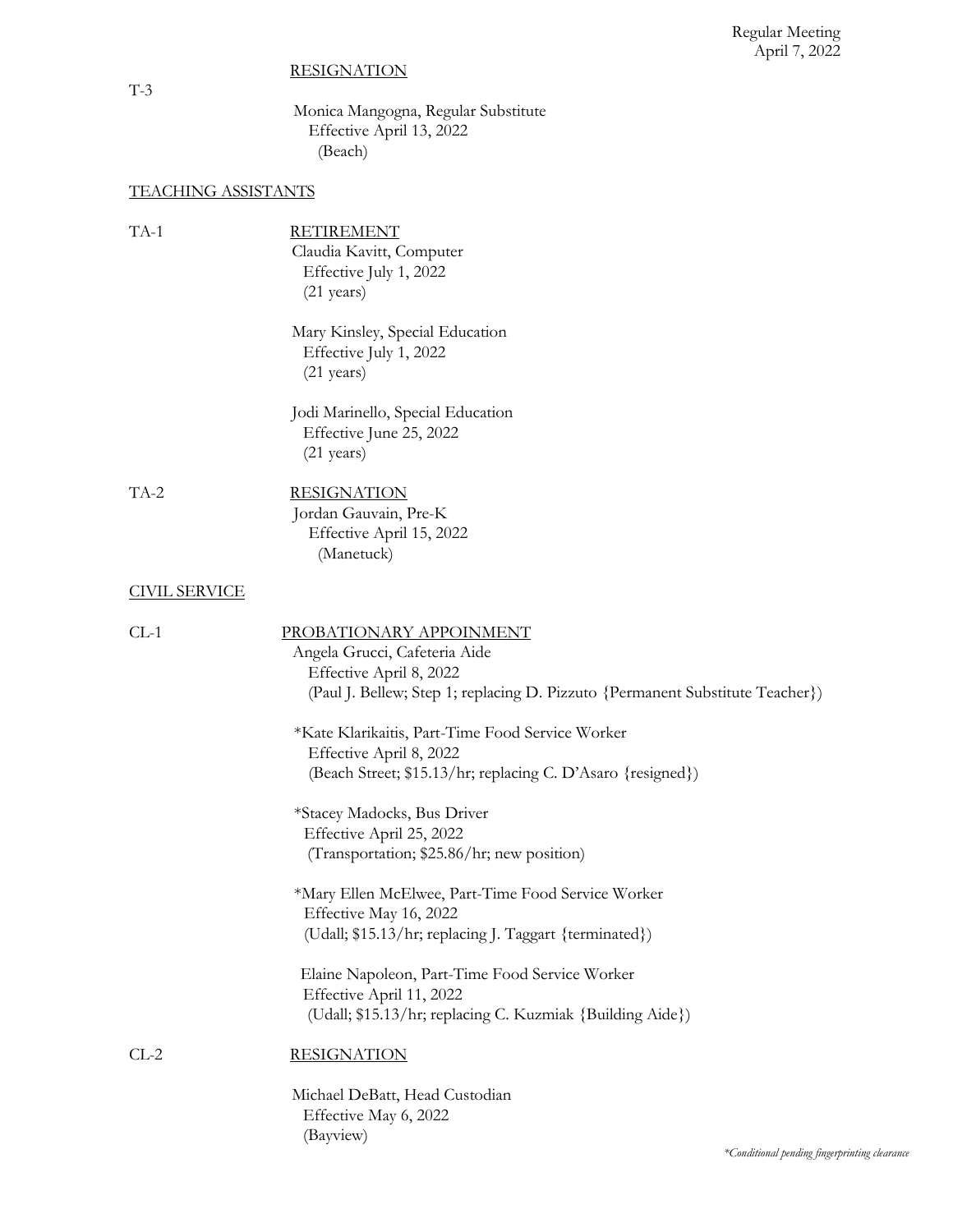|        | Keiry Zelaya, Security / Receptionist Aide<br>Effective March 29, 2022<br>(Manetuck)                                                                                                                                                                                                                                                             |
|--------|--------------------------------------------------------------------------------------------------------------------------------------------------------------------------------------------------------------------------------------------------------------------------------------------------------------------------------------------------|
| $CL-3$ | <b>RETIREMENT</b><br>Vivian Becker, Principal Account Clerk, Confidential<br>Effective April 30, 2022<br>$(16.79 \text{ years})$                                                                                                                                                                                                                 |
| $CL-4$ | SUBSTITUTE CUSTODIAN (\$15.00/hr)<br>Ewelina Fedorushyn, effective April 8, 2022<br>Timothy Mackin, effective April 8, 2022<br>Scott Mott, effective April 8, 2022                                                                                                                                                                               |
| $CL-5$ | SUBSTITUTE PARAPROFESSIONAL (\$15.00/hr)<br>Jennifer Wormuth, effective April 8, 2022                                                                                                                                                                                                                                                            |
| $CL-6$ | SUBSTITUTE OFFICE ASSISTANT (\$383.29/per diem)<br>Patricia Denninger, effective January 1, 2023                                                                                                                                                                                                                                                 |
| $CL-7$ | <u>CHANGE IN STATUS</u><br>Melanie Steinweis, School Lunch Manager<br>Effective July 1, 2022<br>(District Office; \$75,138; change from Part-Time School Lunch Manger)                                                                                                                                                                           |
| OTHER  | HOMEBOUND INSTRUCTOR (\$67.38/hr)<br>Theresa Gruick, effective April 8, 2022                                                                                                                                                                                                                                                                     |
|        | PERMANENT SUBSTITUTE TEACHER (\$150 per diem)<br>Shannon Culkin, effective April 25, 2022 through June 24, 2022                                                                                                                                                                                                                                  |
|        | SUBSTITUTE TEACHER (\$130 per diem)<br>Ellen Bowen, effective April 8, 2022<br>*Brittany Parsons, effective April 8, 2022<br>Mary Roulette, effective April 8, 2022<br>Heather Sayler, effective April 8, 2022<br>Ashley Schmidt, effective April 8, 2022<br>Christine Sperzel, effective April 8, 2022<br>Cydney Wolff, effective April 8, 2022 |
|        | SUBSTITUTE TEACHING ASSISTANT (\$105 per diem)<br>Ellen Bowen, effective April 8, 2022                                                                                                                                                                                                                                                           |
|        | SPRING 2022 HIGH SCHOOL COACHES                                                                                                                                                                                                                                                                                                                  |
|        | <b>BOYS TENNIS</b><br>Amie Crisera, Varsity Volunteer Coach                                                                                                                                                                                                                                                                                      |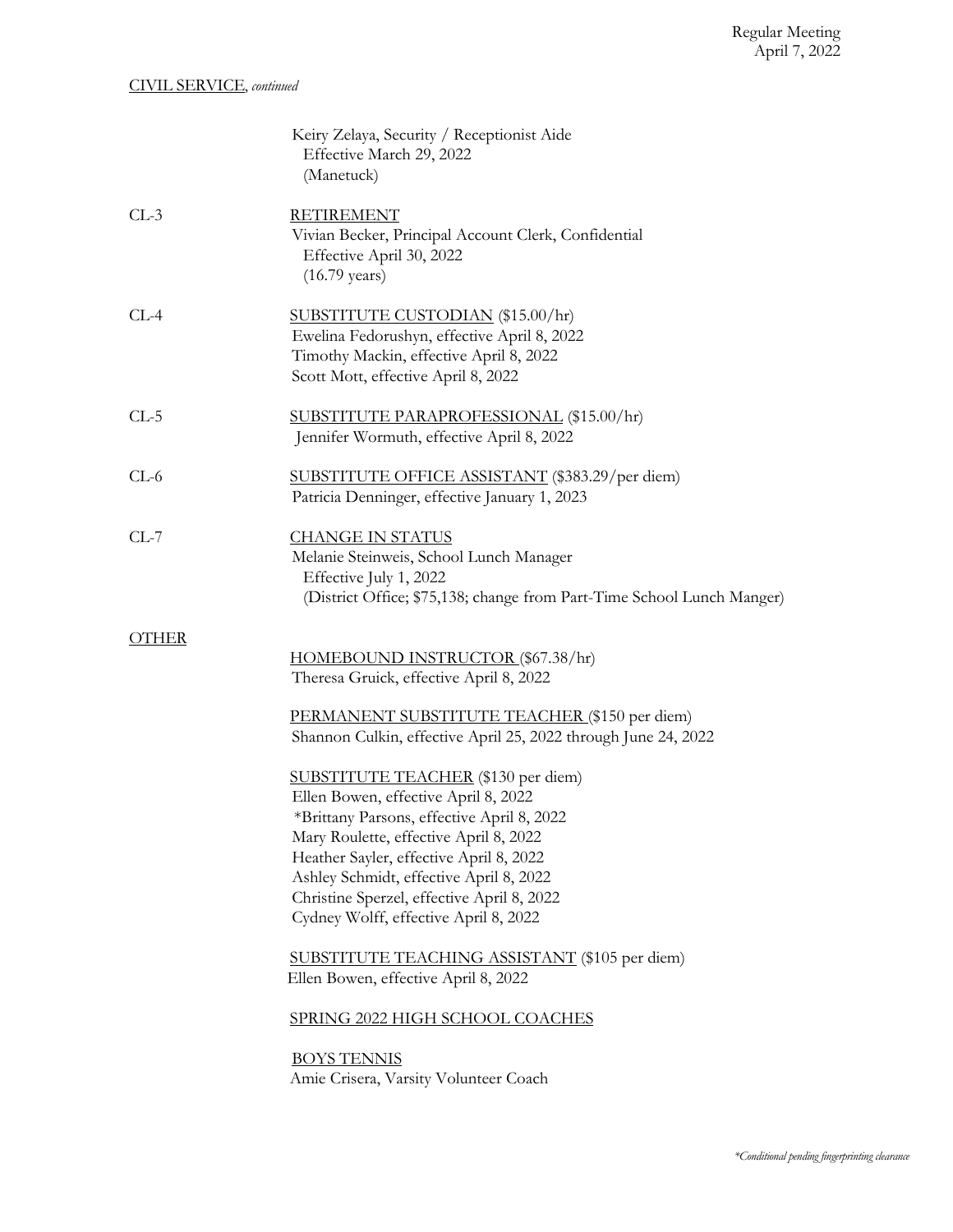#### SPRING 2022 MIDDLE SCHOOL COACHES

GIRLS LACROSSE Briannagh Smith, 7-8 Udall Coach

### GIRLS LACROSSE Catherine Brudi, Assistant Udall Coach

## CURRICULUM UPDATE

Mrs. Morrison informed the audience that the Long Island Regional Forum took place on March 25, 2022. Dr. Bridgeman, Mrs. Flynn and two students from the high school participated. Grades 3-8 students took part in the two-day New York State ELA test, of which 45.9% of students took the tests compared to 36% last year. The New York State Math Test will be administered at the end of April. Regents Exams are scheduled to take place in June and August. Regents Review classes will be offered this summer in preparation for the August exams, and the district is exploring offering review classes in May/early June for the June exams. The U.S. History & Government exam aligned to the new framework will be administered on June 1 to all 11<sup>th</sup> grade students. June 1 will be a virtual school day for students in grades 9, 10, and 12.

Mrs. Morrison advised that one of the Pre-K classes at Bellew visited the STEM lab as a follow-up to a classroom lesson about the life cycle of flowers.

Education Committee: Richard Antoniello reported on the meeting held 4/5/2022. A cyber security update was provided, and the committee discussed vaping and cellphone usage, state testing, Regents review; and inclusivity activities for staff.

Finance Committee: Ron Maginniss reported on the meeting held on 4/5/2022. Items reviewed included the February treasurer's report; February payroll summary, February financial statements; March internal claims audit report; March system manager audit report; payroll certification forms; surplus; an RFP; bid extensions; and a contract. Mrs. Pellati discussed the School Lunch Manager position going from part-time 11-month position to a full-time 12-month position to accommodate increasing responsibilities.

Buildings and Grounds: Peter McCann reported on the meeting that took place on 4/5/2022*.* Items reviewed included construction projects, Smart School funding, 2021 capital reserve projects, capital projects for the 2022 vote, the PJB parking lot expansion, establishing a second capital reserve, a request to add an awning at the Udall staff entrance, the 2022 Suffolk County marathon, and a Masera building tour.

Special Education Committee: Debbie Brown reported on the meeting held  $4/6/2022$ . Items discussed included CSE recommendations and outside placements.

Policy Committee: Anthony Tussie reported on the meeting held on 3/15/2022. The following policies had a First Reading: No. 3282 Gender Neutral Single-Occupancy Bathrooms, No. 5324 Capital Project Change Orders, No. 5520 Extraclassroom Activities Fund, No. 7122.2 Release Time for Students, No. 7218 Class Ranking/Weights of Grades.

### FINANCIAL MATTERS

The treasurer's report for February was presented: beginning balance \$84,258,519.56, ending balance \$76,868,338.42. .

Motion was made by Richard Antoniello, seconded by Tom Compitello and carried when all Board members present voted in favor to approve General Fund budget transfers 4143-4162 and Capital Fund budget transfers 4144-4156.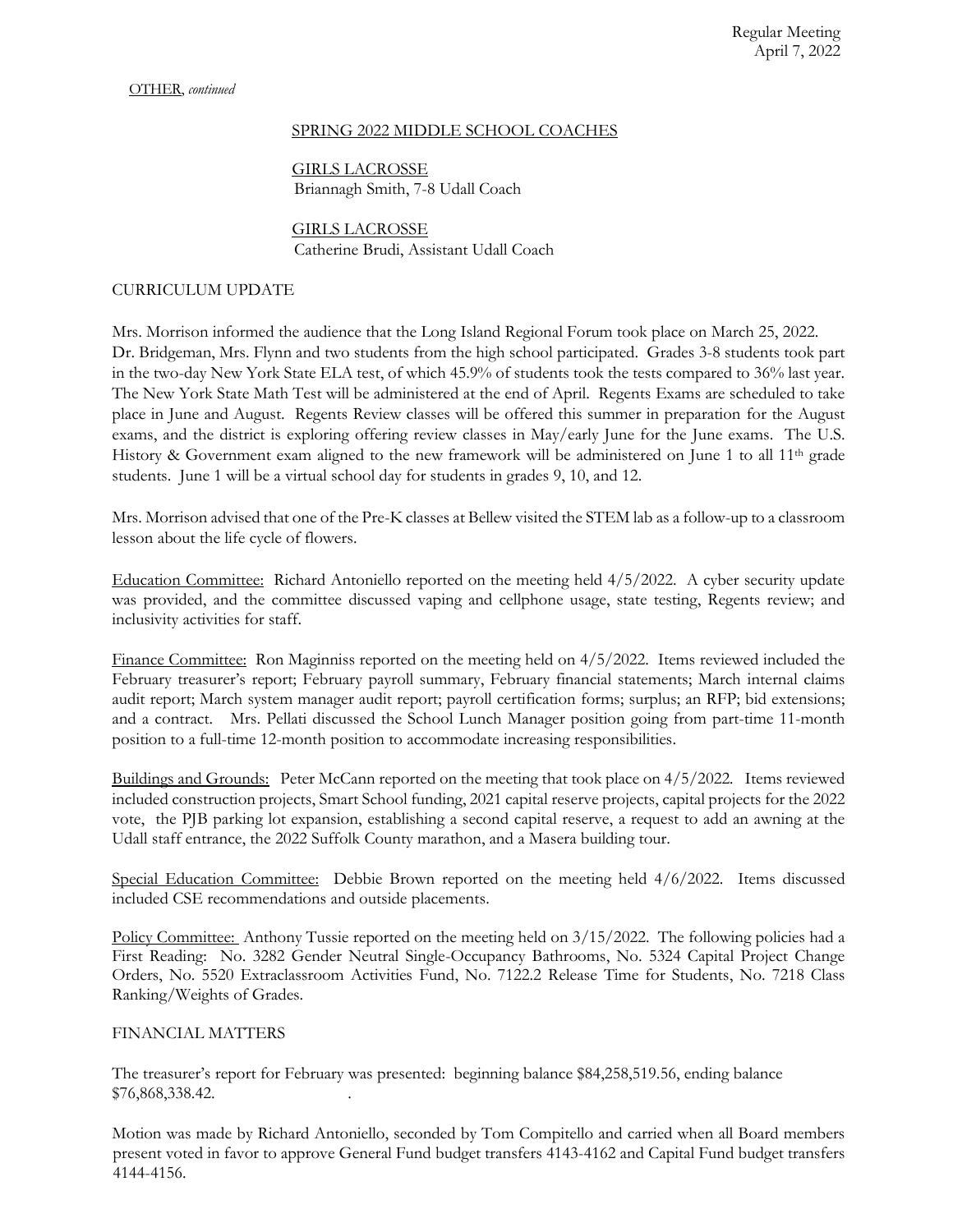Motion was made by Richard Antoniello, seconded by Tom Compitello and carried when all Board members present voted in favor to approve Request for Proposal #2200: Access 7 Services, Inc., Da Vinci Education & Research, Horizon Therapies/Horizon Healthcare, Kidz Educational Services, Little Angels Center, Inc., Metro Therapy, Inc., Milestones In Home Care, Inc., NSSA (Nassau Suffolk Services for Autism), Tender Age PY, Inc.

Motion was made by Richard Antoniello, seconded by Tom Compitello and carried when all Board members present voted in favor to approve Surplus: Miscellaneous food service equipment – West Islip High School and Paul J. Bellew.

Motion was made by Richard Antoniello, seconded by Tom Compitello and carried when all Board members present voted in favor to approve contract: Smithtown CSD Parentally Placed Special Education Contract 2021-2022.

## PRESIDENT'S REPORT

Motion was made by Richard Antoniello, seconded by Tom Compitello and carried when all Board members present voted in favor to approve Reorganizational Meeting  $\sim$  July 5, 2022 at 7:30 p.m. at West Islip High School.

Discussion of 2022-2023 Regular Meeting and Planning Session dates.

Motion was made by Richard Antoniello, seconded by Tom Compitello and carried when all Board members present voted in favor to approve Chief/School Physicians 2021-2022, revised.

Motion was made by Richard Antoniello, seconded by Tom Compitello and carried when all Board members present voted in favor to approve Affordable Care Act Administration Agreement 2022-2023.

Motion was made by Richard Antoniello, seconded by Tom Compitello and carried when all Board members present voted in favor to approve Southern Westchester BOCES Resolution to bid jointly on Office and Classroom Furniture for the 2021-2022 school year (resolution in supplemental file).

## SUPERINTENDENT'S REPORT:

Mrs. Burns advised that on March 18, Mr. Antoniello, Mrs. Brown and she met with Senator Boyle and Assemblyman Durso and shared issues of concern to the district. Mrs. Burns advised that specifics on the state budget are not yet available, but anticipated for the budget workshop on Tuesday, 4/12/22.

Mrs. Burns complimented the students and staff on their performance of the highs school musical, *Cinderella*, as well as the Robotics Team for their work at the *FIRST* regional competition at Hofstra. Mrs. Burns attended a Chamber of Commerce meeting at which science teacher Brian Haldenwang, student-athlete Timothy Smith and the West Islip Soccer Team were honored. Honor Society inductions took place for World Language, Business Marketing and Art within the last week at the high school, and Mrs. Burns congratulated the students and parents for their achievements.

The following residents wished to speak during an "Invitation to the Public":

Keith Muller - Mr. Muller expressed concerns about school safety due to an incident at Manetuck Elementary School.